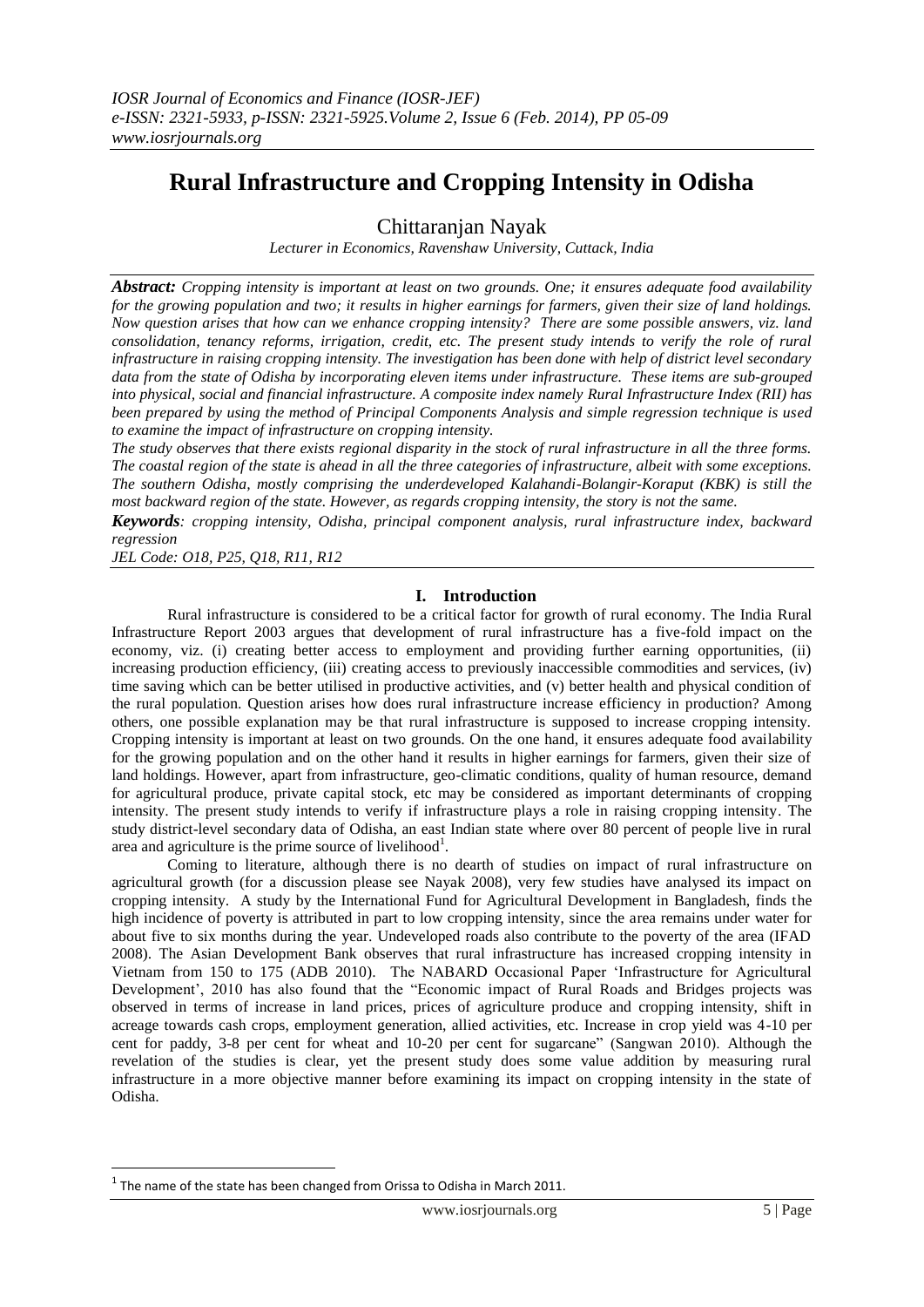# **II. Data And Methodology**

The present study is a cross-section study based on secondary data. Data have been collected from different published sources like Statistical Abstract of Orissa, 2002 & 2005; different issues of Economic Survey, Government of Orissa; Agricultural Census, of Orissa, 2005; District Statistical Hand Books of all the districts of the state for different years, Primary Census Abstract (Census of India, 2001-Orissa). Cropping intensity is defined as the ratio of gross cropped area (GCA) to net sown area (NSA). Rural Infrastructure has been categorized into three broad groups, viz. Physical, Social and Financial infrastructure. Items in each category have been selected on the basis of backward regression. The details of finally selected items in each category of infrastructure have been explained in Table 1.

Since the units of measurement of the selected factors are different, they give rise to problems of aggregation. So the items have been normalized to make them unit-free. After that, I have prepared three separate indices, viz. physical infrastructure index (PII), social infrastructure index (SII), and financial infrastructure index (FII), district-wise by using the Principal Component Analysis  $(PCA)^2$ . These three indices again been combined to find the overall rural infrastructure index (RII). The number of principal components have been finalised on the basis of Eigen value (higher than 1) and the Bartlett Criterion. I have done backward regression and PCA by using software SPSS.

The infrastructure index is a linear combination of the unit free values of the individual factors such that

Index  $i=\sum a_{1k} X_{ki}$ 

where Index<sub>i =</sub> index of the i<sup>th</sup> district,  $a_{1k}$  =the loading or the weight of the k<sup>th</sup> factor in the first principal component and  $X_{ki}$  unit free value of the k<sup>th</sup> factor for the i<sup>th</sup> district.

The effect of rural infrastructure on cropping intensity has been studied by the following linear model.  $CRPNGINT_i = \beta_0 + \beta_1 RH_i + u_i$ 

where i represents i<sup>th</sup> district,  $\beta_1$  is the slope coefficient showing the partial effect of rural infrastructure index on cropping intensity and u the error term. The dependent variable has also been regressed on PII, SII and FII separately. It is noteworthy here that the study observed existence of multicollinearity among the three categories of rural infrastructure. So, instead of fitting multi-variable linear regression model, I have fitted twovariable linear regression model.

## **III. Results And Discussion**

On the basis of the PCA, the first principal components for each category of infrastructure satisfied the Bartlett criterion. Accordingly the indexes have been prepared as follows:

| PII= .684 PGIA+ .957 PHHELCT+ (-) .0764 RURDEN+. 877 PHHTELCN |  |
|---------------------------------------------------------------|--|
|                                                               |  |
|                                                               |  |
| $RII = 0.951$ PII + 0.920 SII + 0.863 FII                     |  |

#### **District-wise ranking**

The scores of individual districts in different indices of infrastructure are present in Table 2. As per the level of development of rural infrastructure, the thirty districts of the state have been ranked as per each category of infrastructure and cropping intensity (Table 3).

The study gets some interesting observations. Most of the coastal districts of the state rank in the top ten- both in terms of RII and CRPNGINT (please see maps 1 and 2). Surprisingly the districts Balasore and Bhadrak, which belong to the coastal plain of Odisha, rank in the low CRPNGINT districts. Is irrigation the factor which makes this difference? The answer is not obvious. It may partially explain the case of Balasore, which comes at  $15<sup>th</sup>$  position in the ranking in irrigation, but Bhadrak is in the  $4<sup>th</sup>$  position. This needs an indepth investigation. The analysis does not observe any clear cut correspondence between RI and CRPNGINT in cases of middle and low RI districts. Most of the districts from Western Odisha, viz. Sambalpur, Sonepur, Baragarh, Boudh, etc. are in the medium RI category but all of them are not ranked in the middle cropping intensity districts. Boudh and Baragarh fall under low cropping intensity districts. Similarly Malkangiri of South Odisha ranks in the low RI districts but in the group of middle cropping intensity. The Maps 1 &2 explains the geographical division of such rankings.

An analysis of correlation shows that CRPNGINT is positively correlated with all types of infrastructure. Out of these it is significant at 1 percent level in cases of Physical and social infrastructure. The correlation between

The actor analysis attempts to identify underlying variables, or factors, that explain the pattern of correlations within a set of observed variables. Factor analysis is often used in data reduction, by identifying a small number of factors, which explain most of the variance observed in a much larger number of manifest variables. In the PCA approach the first principal component is that linear combination of items, which explains the maximum of variance across the observation at a point in time.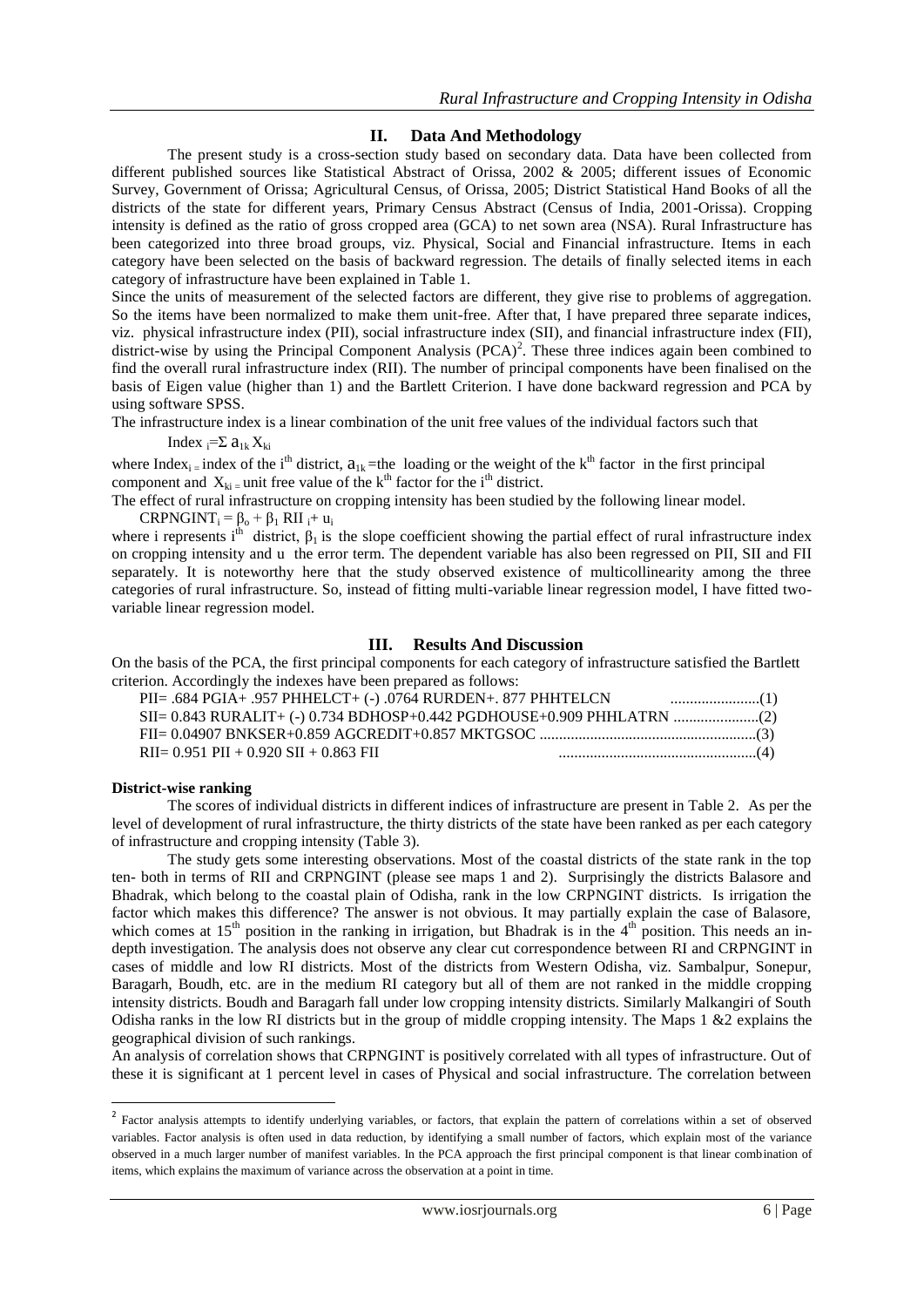CRNGINT and RII is seen to be significantly correlated (Table 4). Although the outcomes as reflected in the correlation matrix (Table 4) are in the expected line but they indicate multicollinearity problem in case we fit a regression by taking PII, SII and FII as right hand side variables. The simple regression results are presented in Table 5. It shows that although the  $R^2$  values seem to be low numerically, they are significant statistically, except for FII. The slope coefficient is the highest for PII, which shows that physical infrastructure is the leading factor in all categories of infrastructure influencing cropping intensity. If PII improves by one point, then cropping intensity increases by 4.36 percent, one unit rise in SII results in 4.09 percent rise in CRPNGINT and a unit rise in overall infrastructure result in 4.87 percent increase in CRPNGINT. Although not significant at 5% level, FII is significant at 10 percent level.

However, the low value of  $R^2$  also gives an indication that there are several other factors which have not been taken in the model. Finding those factors is another research matter per se. Without those services like irrigation, electricity, road, education, primary health, etc. are unable to explain the variation in CRPNGINT. However, in search of an answer I tried to verify the descriptive statistics of the selected indices, summary of which is presented in Table 6. It is observable that the coefficient of variation in CRPNGINT is very low in comparison to that of infrastructure indices. This may be a reason why  $R^2$  is small but significant. Variability is the highest in case of FII and the lowest in SII.

| Categories of infrastructure | <b>Facilities Taken</b>  | Variables taken                                                                                                               | Abbreviation<br>Of variables       |
|------------------------------|--------------------------|-------------------------------------------------------------------------------------------------------------------------------|------------------------------------|
| <b>Physical</b>              | Irrigation               | Percentage of gross irrigated area to gross<br>cropped area                                                                   | <b>PGIA</b>                        |
|                              | Electricity<br>Transport | Percentage of rural households with electricity<br>connection                                                                 | PHHELCT<br><b>RURDEN</b>           |
|                              | Communication            | Density of rural roads per thousand hectare of<br>net sown area<br>Percentage of rural household with telephone<br>connection | <b>PHHTELCN</b>                    |
| <b>Social</b>                | Education                | Rural literacy rate                                                                                                           | <b>RURALIT</b>                     |
|                              | Health                   | Beds in rural allopathic hospitals per lakh of<br>rural population                                                            | <b>BDHOSP</b>                      |
|                              | Housing                  | Percentage of rural good houses to rural total<br>houses                                                                      | <b>PGDHOUSE</b><br><b>PHHLATRN</b> |
|                              | Amenities                | Percentage of rural household with latrine                                                                                    |                                    |
| <b>Financial</b>             | Banking                  | Percentage of rural households availing<br>banking services.                                                                  | <b>BNKSER</b>                      |
|                              | Credit                   | Credit per operational holding given by<br><b>Agricultural Credit Co-operative Societies</b>                                  | <b>AGCREDIT</b>                    |
|                              | Marketing                | Marketing co-operative societies per lakh of<br>operational holdings                                                          | <b>MKTGSOC</b>                     |

**IV. Tables And Graphs** Table 1 **Categorisation of Rural Infrastructure**

Weighting method: Principal Component Analysis (PCA)

|                | Table 2. District-wise Infrastructure Indices |       |        |       |            |     |                 |       |            |       |            |
|----------------|-----------------------------------------------|-------|--------|-------|------------|-----|-----------------|-------|------------|-------|------------|
| S.N            | <b>District</b>                               | PII   | SП     | FII   | <b>RII</b> | S.N | <b>District</b> | PII   | <b>SII</b> | FII   | <b>RII</b> |
| 1              | Anugul                                        | 6.434 | 8.214  | 3.715 | 16.882     | 16  | Kandhamala      | 2.335 | 4.922      | 0.741 | 7.389      |
| $\overline{c}$ | <b>Balasore</b>                               | 6.562 | 8.836  | 3.879 | 17.717     | 17  | Kendrapara      | 6.818 | 8.09       | 2.549 | 16.126     |
| 3              | Baragarh                                      | 6.356 | 6.237  | 3.906 | 15.153     | 18  | Keonjhar        | 3.819 | 5.78       | 1.571 | 10.305     |
| $\overline{4}$ | Bhadrak                                       | 7.299 | 8.174  | 3.334 | 17.338     | 19  | Khurda          | 9.671 | 9.713      | 5.901 | 23.225     |
| 5              | Bolangir                                      | 2.833 | 5.721  | 2.396 | 10.025     | 20  | Koraput         | 3.247 | 4.687      | 2.33  | 9.41       |
| 6              | Boudh                                         | 3.783 | 6.486  | 2.05  | 11.334     | 21  | Malkangiri      | 2.933 | 2.044      | 2.288 | 6.644      |
| 7              | Cuttack                                       | 8.438 | 10.172 | 7.418 | 23.785     | 22  | Mayurbhanj      | 3.3   | 4.993      | 1.653 | 9.158      |
| 8              | Deogarh                                       | 1.948 | 3.898  | 1.425 | 6.67       | 23  | Nawarangpur     | 1.688 | 4.432      | 2.127 | 7.518      |
| 9              | Dhenkanal                                     | 5.588 | 7.844  | 3.487 | 15.539     | 24  | Nayagarh        | 5.202 | 9.762      | 4.396 | 17.722     |
| 10             | Gajapati                                      | 3.43  | 4.8    | 2.66  | 9.974      | 25  | Nuapada         | 2.822 | 4.149      | 0.841 | 7.227      |
| 11             | Ganjam                                        | 7.257 | 9.568  | 4.64  | 19.708     | 26  | Puri            | 8.092 | 9.077      | 1.977 | 17.752     |
| 12             | Jagatsingpur                                  | 7.011 | 9.195  | 3.248 | 17.93      | 27  | Rayagada        | 3.431 | 3.546      | 1.802 | 8.081      |
| 13             | Jajpur                                        | 7.81  | 10.233 | 3.172 | 19.578     | 28  | Sambalpur       | 6.183 | 5.423      | 3.425 | 13.825     |
| 14             | Jharsugura                                    | 5.048 | 7.275  | 2.827 | 13.933     | 29  | Sonepur         | 5.33  | 5.296      | 4.387 | 13.727     |
| 15             | Kalahandi                                     | 3.234 | 5.156  | 1.364 | 8.996      | 30  | Sundargarh      | 4.411 | 5.658      | 4.129 | 12.964     |

Source: Author's own computation by using SPSS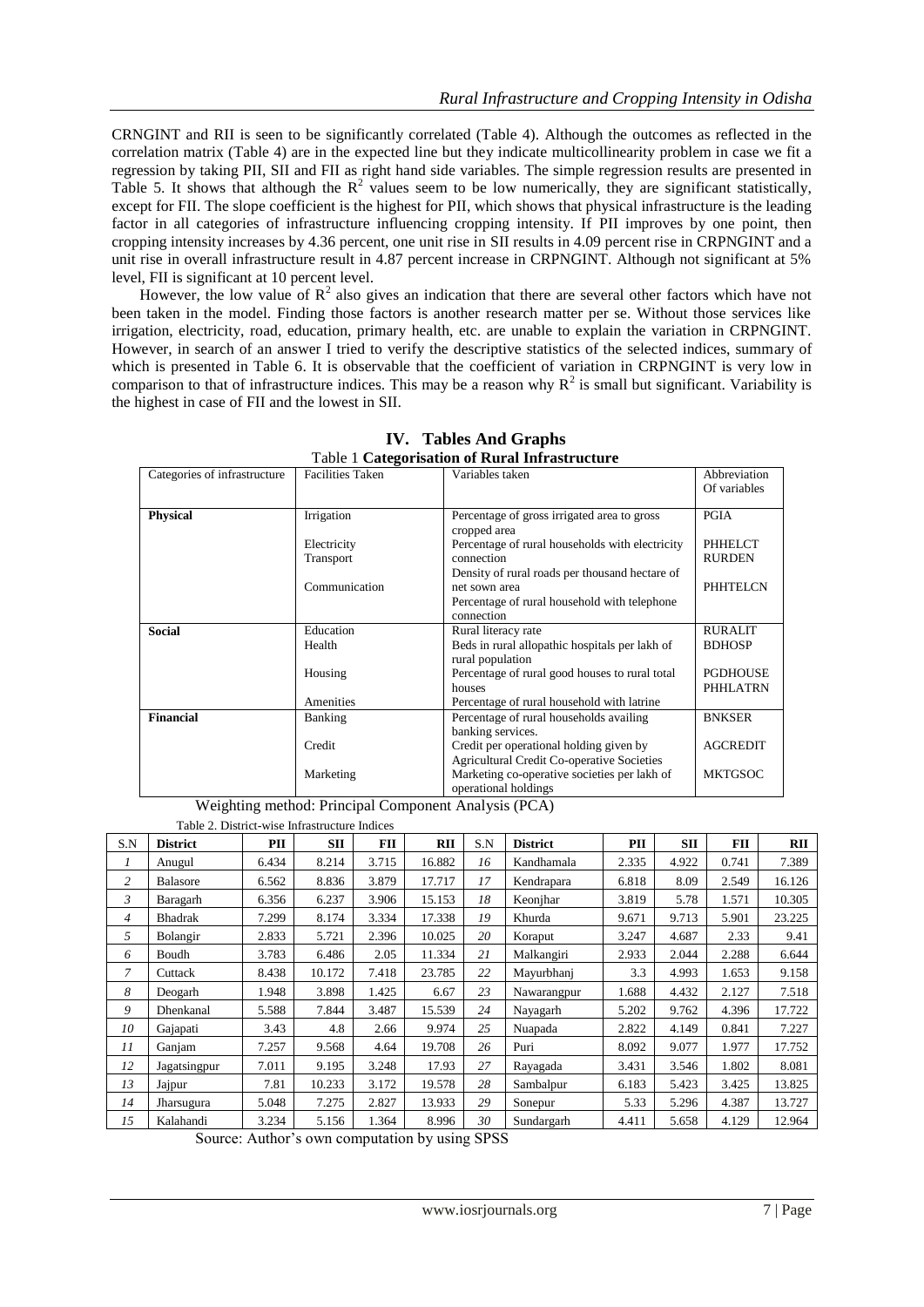|                 | <b>Rank</b> in   |                  |                | <b>Rank</b> in |                  | <b>Rank</b> in  |                  |
|-----------------|------------------|------------------|----------------|----------------|------------------|-----------------|------------------|
| <b>District</b> | PII              | $\mathbf{S}$ II  | <b>FII</b>     | RII            | <b>RII</b>       | <b>CRPNGINT</b> | <b>CRPNGINT</b>  |
| Anugul          | 10               | 9                | 9              | 16.88          | 10               | 162.31          | 10               |
| Balasore        | 9                | 8                | 8              | 17.72          | 8                | 139.60          | 22               |
| Baragarh        | 11               | 15               | $\overline{7}$ | 15.15          | 13               | 131.95          | 26               |
| <b>Bhadrak</b>  | 5                | 10               | 12             | 17.34          | 9                | 128.93          | 28               |
| Bolangir        | 26               | 17               | 18             | 10.03          | $20\,$           | 130.09          | $27\,$           |
| Boudh           | 19               | 14               | $22\,$         | 11.33          | 18               | 142.24          | 21               |
| Cuttack         | $\sqrt{2}$       | $\sqrt{2}$       | $\mathbf{1}$   | 23.78          | $\boldsymbol{l}$ | 186.49          | $\overline{c}$   |
| Deogarh         | 29               | $28\,$           | 27             | 6.67           | 29               | 161.26          | 12               |
| Dhenkanal       | 13               | 12               | 10             | 15.54          | 12               | 160.63          | 14               |
| Gajapati        | 21               | 24               | 16             | 9.97           | $21\,$           | 167.63          | $\boldsymbol{8}$ |
| Ganjam          | 6                | 5                | 3              | 19.71          | $\mathfrak{Z}$   | 183.37          | $\mathfrak{Z}$   |
| Jagatsingpur    | $\boldsymbol{7}$ | 6                | 13             | 17.93          | 5                | 182.64          | $\overline{4}$   |
| Jajpur          | $\overline{4}$   | $\mathbf{1}$     | 14             | 19.58          | $\overline{4}$   | 179.58          | $\sqrt{5}$       |
| Jharsugura      | 16               | 13               | 15             | 13.93          | 14               | 139.13          | 23               |
| Kalahandi       | 24               | 21               | 28             | 9.00           | 24               | 150.57          | $17\,$           |
| Kandhamala      | 28               | 23               | 30             | 7.39           | 27               | 146.66          | ${\it 19}$       |
| Kendrapara      | 8                | 11               | 17             | 16.13          | 11               | 172.67          | 6                |
| Keonjhar        | 18               | 16               | 26             | 10.30          | 19               | 145.85          | $20\,$           |
| Khurda          | $\mathbf{1}$     | $\overline{4}$   | $\overline{c}$ | 23.23          | $\overline{c}$   | 165.16          | 9                |
| Koraput         | 23               | 25               | 19             | 9.41           | 22               | 135.18          | 25               |
| Malkangiri      | 25               | 30               | 20             | 6.64           | 30               | 158.49          | 15               |
| Mayurbhanj      | 22               | 22               | 25             | 9.16           | 23               | 122.85          | 30               |
| Nawarangpur     | 30               | 26               | 21             | 7.52           | 26               | 138.88          | 24               |
| Nayagarh        | 15               | 3                | $\overline{4}$ | 17.72          | $\boldsymbol{7}$ | 169.05          | $\boldsymbol{7}$ |
| Nuapada         | 27               | 27               | 29             | 7.23           | 28               | 153.96          | 16               |
| Puri            | $\mathfrak{Z}$   | $\boldsymbol{7}$ | 23             | 17.75          | 6                | 187.55          | $\boldsymbol{l}$ |
| Rayagada        | 20               | 29               | 24             | 8.08           | 25               | 162.27          | 11               |
| Sambalpur       | 12               | 19               | 11             | 13.82          | 15               | 149.20          | 18               |
| Sonepur         | 14               | $20\,$           | $\sqrt{5}$     | 13.73          | $16\,$           | 160.75          | 13               |
| Sundargarh      | 17               | $18\,$           | 6              | 12.96          | 17               | 124.26          | 29               |

Table 3 Positions of Districts in Cropping Intensity vis-à-vis Rural Infrastructure

Source: Author"s own calculation from various data sources

# **Table 4. Correlations**

|             |                 | <b>CRPNGINT</b> | PII       | SII      | FII      | RII     |
|-------------|-----------------|-----------------|-----------|----------|----------|---------|
| Pearson     | <b>CRPNGINT</b> | 1.000           | .494**    | .487**   | .315     | .488 ** |
| Correlation | PII             | .494 **         | 1.000     | $.859**$ | .731 **  | .959 ** |
|             | SII             | .487**          | .859**    | 1.000    | .648 **  | .939 ** |
|             | FII             | .315            | $.731***$ | .648 **  | 1.000    | .828 ** |
|             | RII             | .488 **         | .959**    | $.939**$ | $.828**$ | 1.000   |

\*\*. Correlation is significant at the 0.01 level (2-tailed).

|                                                             | Table 5. Regression results |           |       |            |       |  |  |  |
|-------------------------------------------------------------|-----------------------------|-----------|-------|------------|-------|--|--|--|
| Model                                                       | Regressor                   | Intercept | Slope | p-value of | $R^2$ |  |  |  |
|                                                             | PII                         | 132.5     | 4.36  | 0.006      | 0.244 |  |  |  |
| R                                                           | <b>SII</b>                  | 127.5     | 4.085 | 0.006      | 0.237 |  |  |  |
| $\subset$                                                   | <b>FII</b>                  | 142.5     | 4.07  | 0.09       | 0.099 |  |  |  |
| D                                                           | RII                         | 129.4     | 4.87  | 0.006      | 0.238 |  |  |  |
| -<br>$\blacksquare$<br>$\blacksquare$<br>$\alpha$<br>$\sim$ |                             |           |       |            |       |  |  |  |

Dependent variable: CRPNGINT, n=30